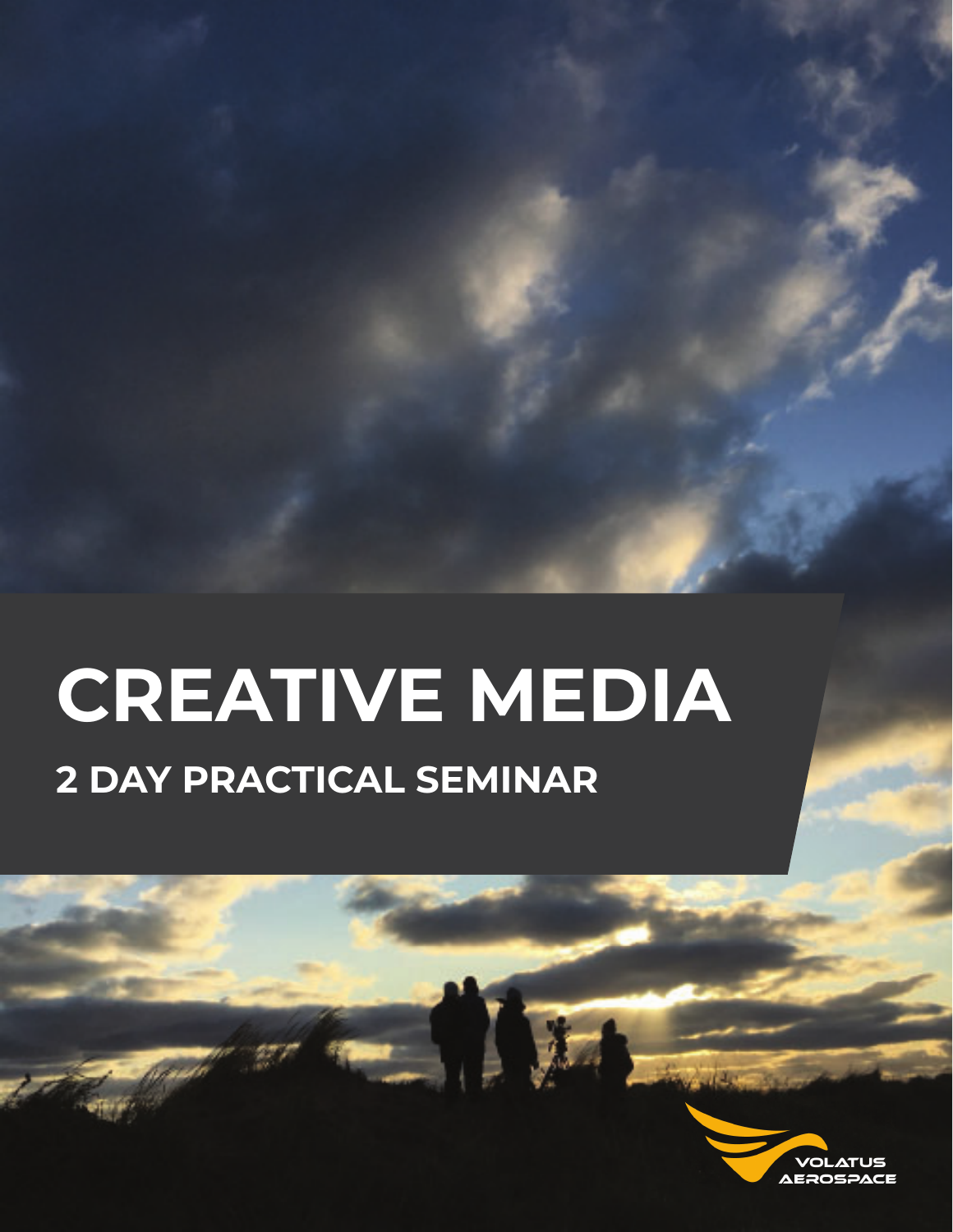

# **Overview**

Our Creative Media course is a 2-day practical workshop taught by expert industry pilots. The course is designed to equip students with the knowledge and skills required to succeed as a professional drone photographer and film maker.

Students will be introduced to a range of fundamental concepts for drone operations specific to creative media, including best practices for aerial photo and film, standard operating procedures for general and on-set environments, and advanced piloting techniques. Students will also learn about equipment calibration, setup procedures, and post production, building the skills required to deliver professional media content for a range of potential customers.

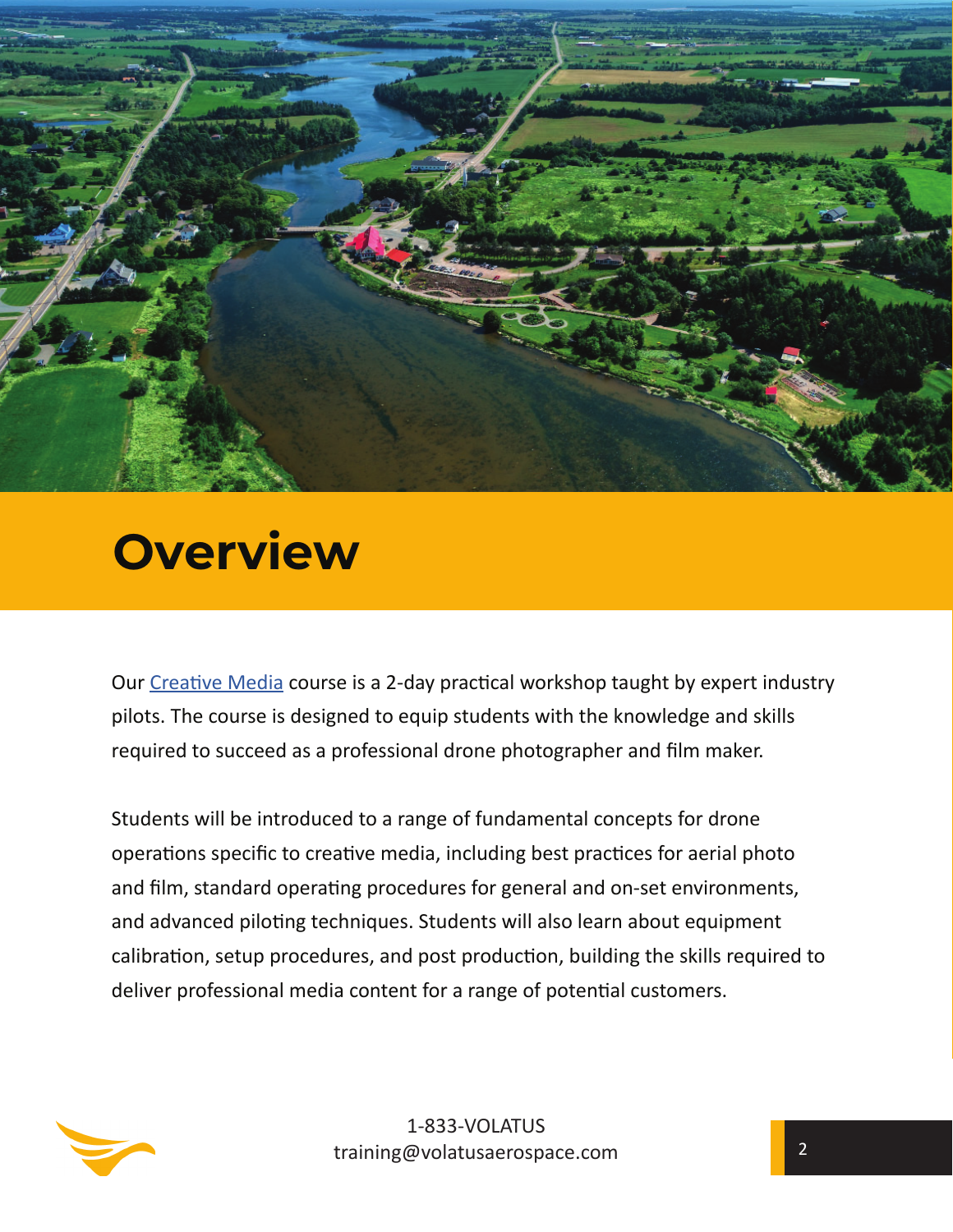# **CREATIVE MEDIA**

# **Course Details**

#### **Duration** Two Days (9am to 5pm)

## **Pre Requisites**

Advanced Pilot Certificate (or equivalent)

## **LocaƟ ons**

The course is currently delivered at locations in BC, MB, ON, QC, and PE

# **Schedule**

Please check our website for the latest course schedule and availability in your area

## **Pricing**

**\$1,199 per student**, plus applicable taxes.

*\*Course discounts available with purchase of select drones and/or sensors from the Volatus Store*

# **Let Us Come To You...**

We offer bespoke on-location training options to meet your custom needs. An ideal solution for larger groups or capacity building in specific use cases. Inquire today!

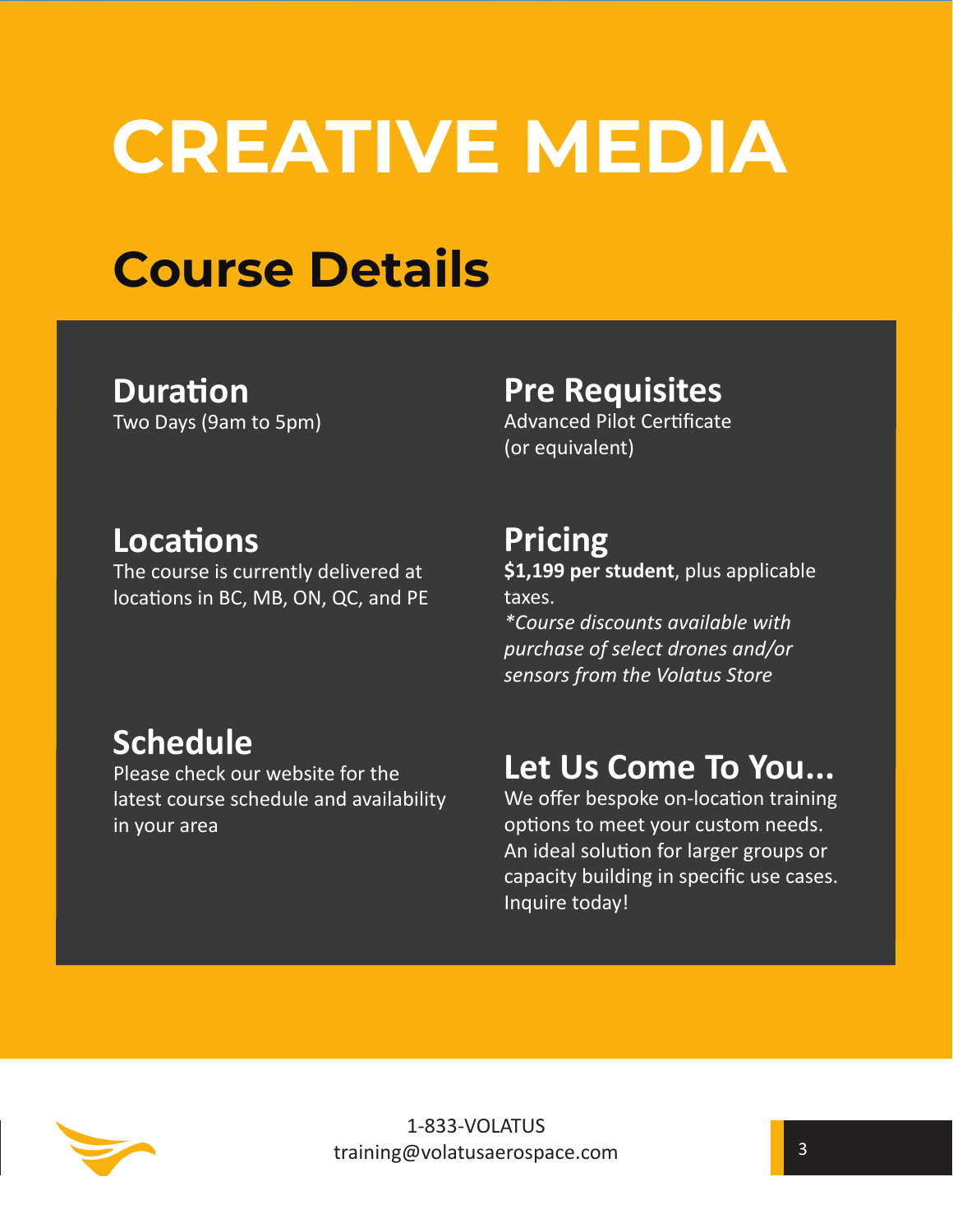## **Lesson Plan Day 1**

#### **THE CAMERA**

- If Students will review the fundamentals of digital cameras and sensors, including shutter types, focal length, exposure options, white balance, and focusing.
- Emphasis will be placed on understanding the effects of colour profiles, shutter speeds, frame rates, image sharpness, depth of field, lens quality, CODECS, and LUTS to deliver 'cinematic' drone footage.

#### **FILES & STORAGE**

- Students will review file storage best practices, covering MicroSD's, SSD's, write speeds,backups, Mac & PC formatting, H264, H265, ProRes & DNG, file sizes, proxies, andcompression ratios.
- Emphasis will be placed on file organization and storage for internal workflows and client deliverables.

#### **DRONE & GIMBAL SETUP**

- Students will learn how to adjust sensitivity, gain, smoothness, and exponential curveadjustments within the flight controller settings.
- Sensor calibration, gimbal balancing, and automatic flight mode options will also be covered.

#### **EXPOSURE**

- Students will be introduced to the exposure triangle, histograms, zebras, HDR and lens filters.
- Emphasis will be placed on practical drone skills, expanding on the topics covered in-class to learn about sun angles, shadow effects, lens flares, bokeh, and night shots.